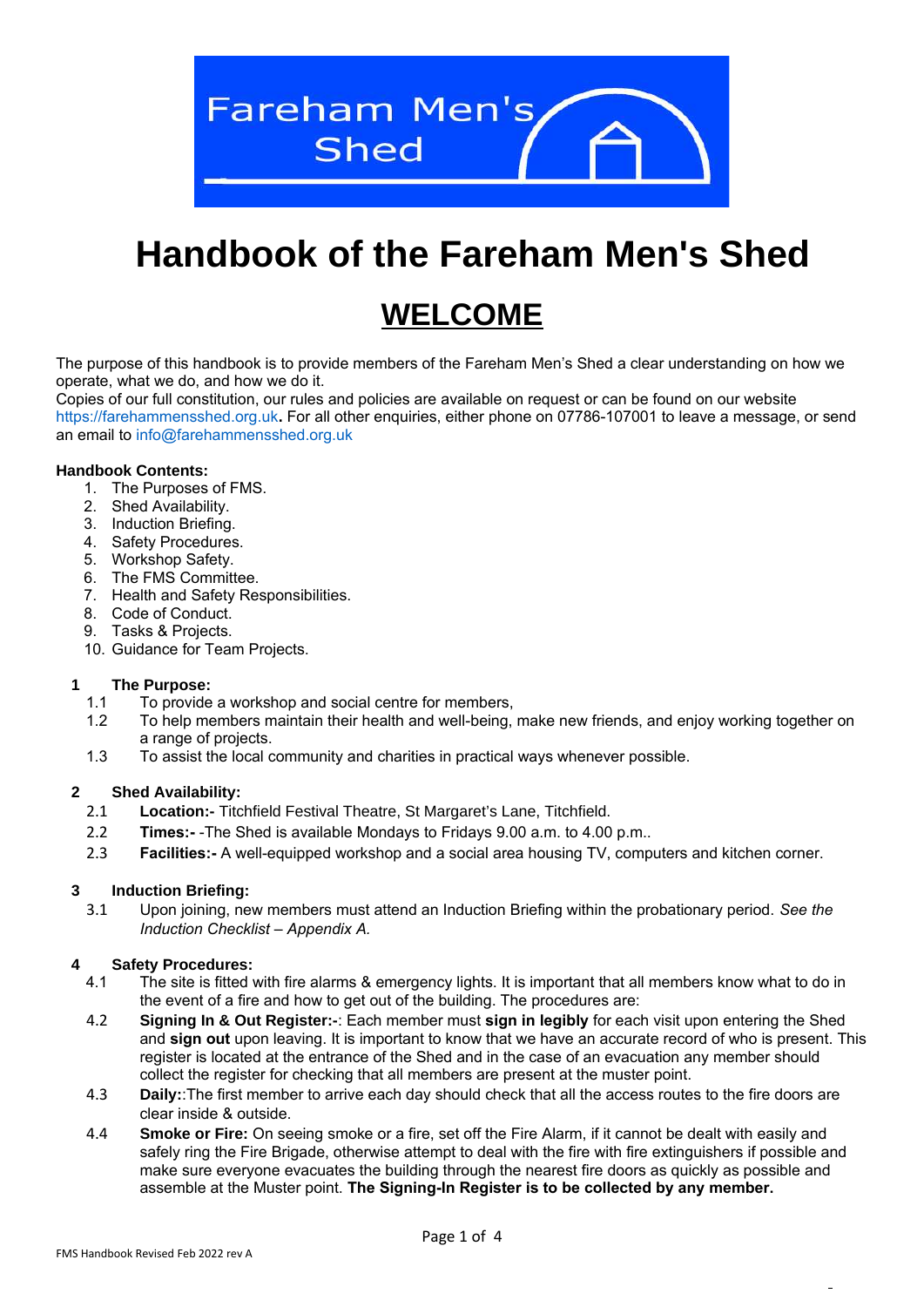4.5 **Muster Point:** The muster point is opposite the TFT in the St. Margaret's Lane Nurseries car park. A roll call must then be taken against the Signing-In Register to check that everyone has escaped.

#### **5 Workshop Safety:**

- 5.1 Before any member is permitted to use any power tools or machines, it is vital that everyone should demonstrate their competence in the use of tools and machines. Members must be given training (by one of the designated trainers) in safe working practices regardless of their previous experience or knowledge – see Shed notices.
	- The training will include:-
	- 5.1.1 Safety rules of the workshop
	- 5.1.2 Safety equipment<br>5.1.3 The safe use of op
	- The safe use of operating workshop hand tools, power tools and Fixed Machines
	- 5.1.4 The use of the accident book
	- 5.1.5 The handling and storage of paints, solvents and other hazardous materials.
	- 5.1.6 On completion of training Members will be asked to demonstrate their competence.
- 5.2 A full record of safety instruction and competences will be maintained by the Workshop Manager for each individual member & filed for future reference.

#### **6 The FMS Committee:**

6.1 The FMS committee consists of the following Officers

Chairman Vice Chairman **Treasurer** Public Relations Officer **Secretary** IT and Web Manager Membership Secretary Social Secretary Health & Safety Officer Workshop Manager Deputy Workshop Manager Sales Officer

#### **7 Health & Safety Responsibilities:**

 7.1 The FMS and its members are firmly committed to a policy enabling all work activities to be carried out safely, legally and with all possible measures taken to remove (or at least reduce) risk to the health, safety and welfare of members, authorised visitors, and anyone else who may be affected by our operations.

#### 7.2 **FMS aims to provide and maintain as far as possible:**

- 7.2.1 A safe working environment.
- 7.2.2 Equipment and substances in safe condition including the full inspection and PAT testing of all new and donated equipment before use.
- 7.2.3 Information, instruction, training and supervision that is reasonably necessary to ensure that each member is safe from injury and risks to health.
- 7.2.4 A commitment to consult and co-operate with members in all matters relating to health and safety in the FMS and in all official projects

#### **7.3 Each Member has an obligation to:**

- 7.3.1 Comply with safe work practices, with the intent of avoiding injury to themselves and others and damage to plant and equipment.
- 7.3.2 Take reasonable care of their own health and safety, and the safety and welfare of others.
- 7.3.3 Wear personal protective equipment and clothing where necessary.
- 7.3.4 Comply with direction given by the Committee in relation to health, safety and welfare.
- 7.3.5 Report all accidents and incidents immediately, no matter how trivial.
- 7.3.6 Report all known or observed hazards to the Workshop Manager or the Committee

#### **8 Code of Conduct:**

 8.1 All members will co-operate with the rules laid down by the Shed. The committee will not tolerate abuse, violence, anti-social behaviour, consumption of alcohol or drugs on site or infringement of the rights of others. Members are requested to conduct themselves in a courteous manner at all times, including being respectful and considerate of others in the need for space, tools, materials and equipment.

#### **9 Tasks & Projects:**

**Team projects and tasks**:- will be identified by the Workshop Manager and displayed on the workshop notice board. Members are encouraged to get involved.

 **9.1 Guidelines for Team Projects**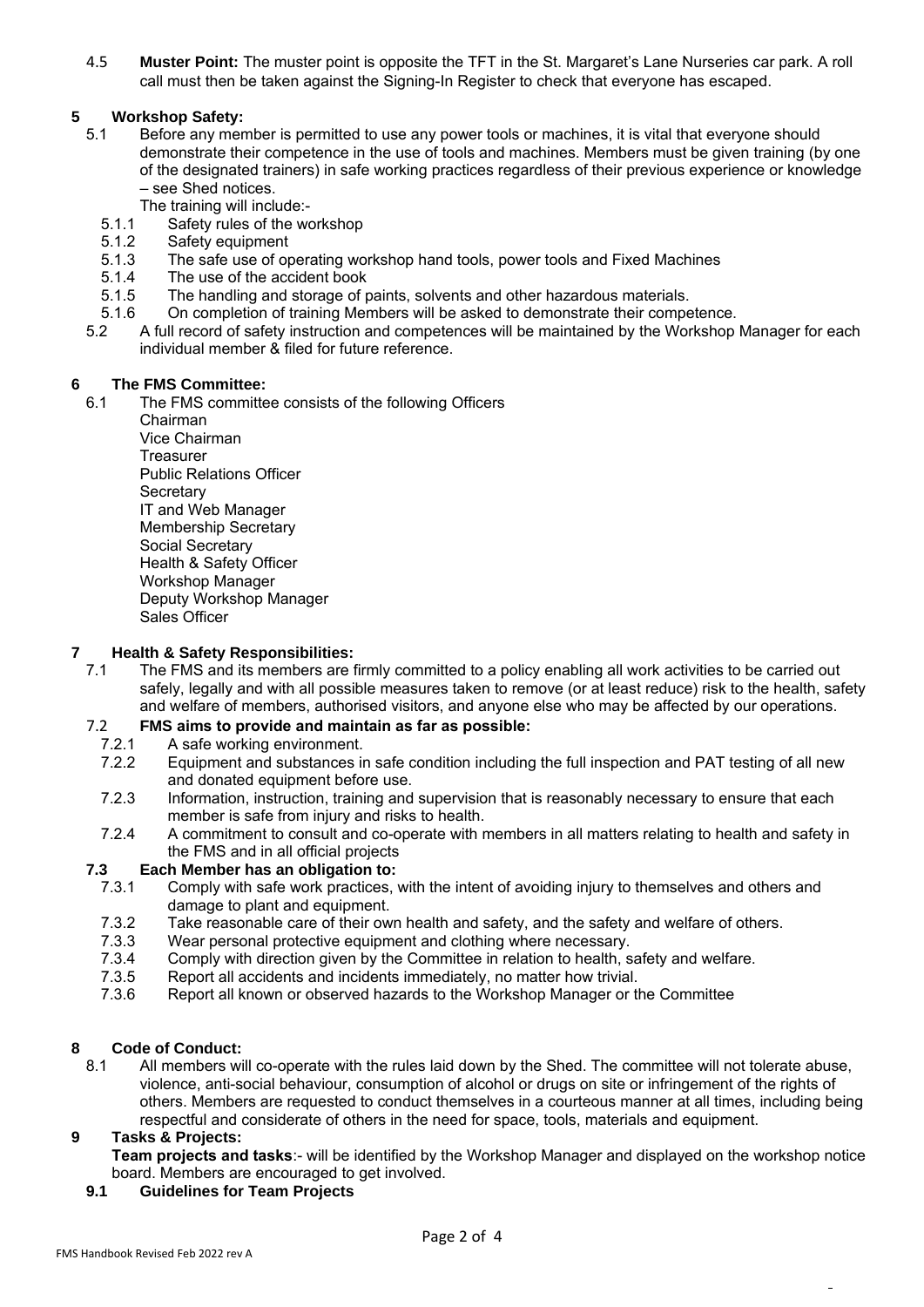- 9.2 Sign up to a project of your interest.<br>9.3 Join the team to plan the work. mate
- 9.3 Join the team to plan the work, materials, tools and time scales<br>9.4 Upon approval of the project, a team leader will be appointed.
- 9.4 Upon approval of the project, a team leader will be appointed.<br>9.5 Should there be too many members enrolling to any one proje
- Should there be too many members enrolling to any one project, the Team Leader will select a team for the project.
- 9.6 **Personal Projects**: Member's personal projects will be welcomed but the advice of the Workshop Manager should be sought concerning suitability, storage, security and safety prior to starting.

This handbook was adopted by the Trustees on 21st May 2018 and modified February 2022

 $\overline{a}$